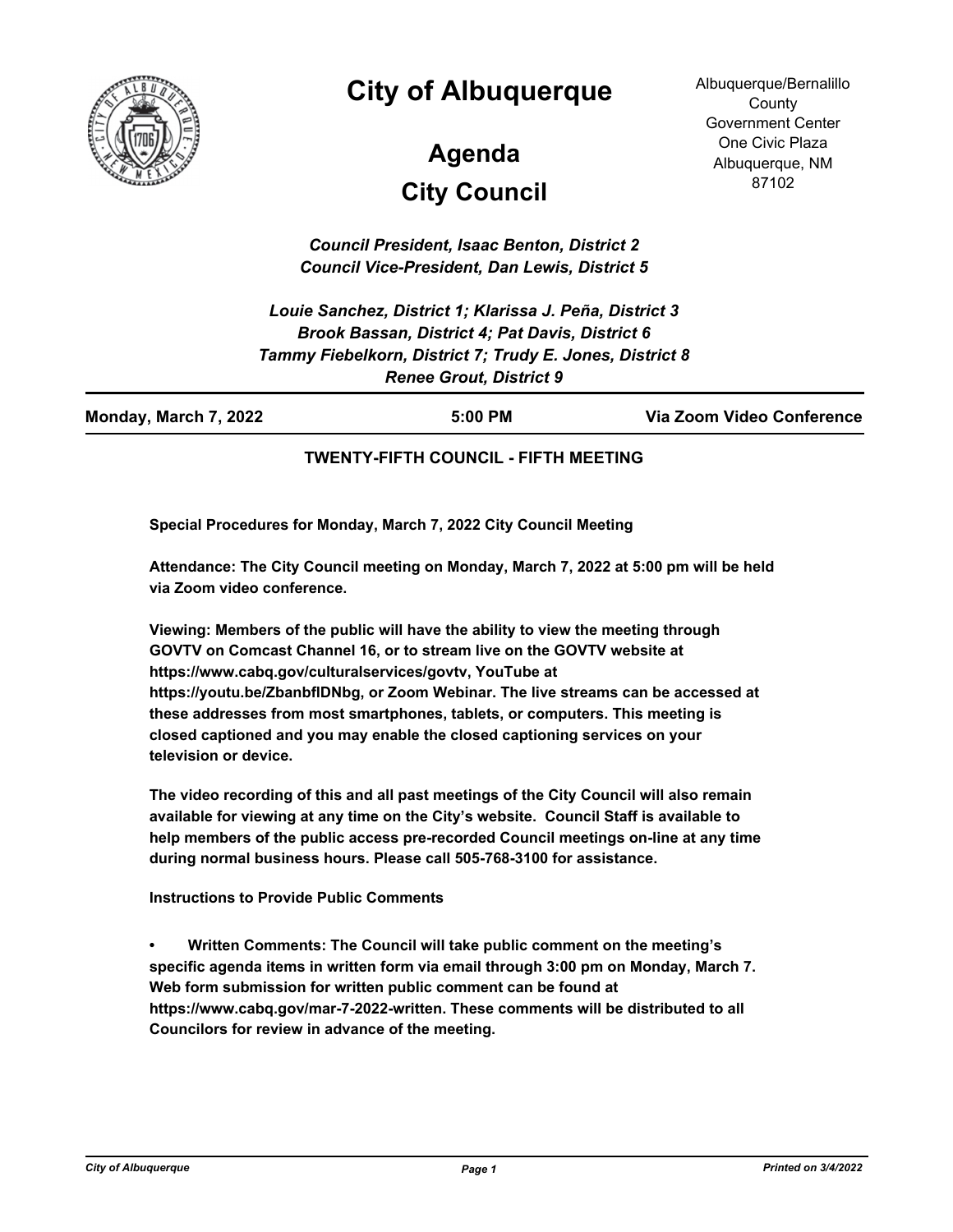**• Virtual, Live Comments: The Council will take general public comment on any topic, including agenda items, from up to a maximum of 30 people, on a first-come first-serve basis. To provide real time verbal public comment over Zoom, participants must sign up for public comment by 3:00 pm on Monday, March 7. The sign-up sheet can be accessed at this link: https://www.cabq.gov/mar-7-2022-live. Participants have the ability to select if they require Spanish language interpretation when signing up.**

 **o Note: Participants must sign up for public comment with the Zoom username or phone number that you will use to enter the Zoom meeting so that you can be identified when accessing the meeting. Persons who do not provide this information will not be allowed into the meeting, but may still view the meeting via Zoom Webinar, YouTube live or through GOVTV.**

**• Participants will be an Attendee in the Zoom Webinar until the public comment period begins. The Zoom moderator will move you into the meeting room as Panelist when it's your turn to provide public comments.** 

 **o Access the Zoom waiting room by following this link, entering the room information manually, or by calling in via telephone:** 

 **- https://cabq.zoom.us/j/81580537770**

- **Webinar ID: 815 8053 7770**
- **(669) 900-6833 // 815 8053 7770#**

 **o Participants will be able to view the meeting via Zoom while waiting for public comments, but participants can also watch on YouTube live or GOVTV.**

**• Once called upon for public comment, the participants will be able to unmute themselves and turn on their camera.**

**• If you are also watching on YouTube or GOVTV, please note that the online stream lags approximately 10 seconds behind the Zoom meeting. Please mute or pause the online stream once you are in the Zoom meeting room to avoid feedback between the Zoom meeting room and the online broadcast.**

**• Public comment will be limited to 2 minutes or less depending on the number of individuals signed up to speak. Your time starts when you begin speaking. You will be informed when your time has concluded, at which point your microphone will be muted and your camera will be turned off.**

**• Participants will be moved back to Attendee of Webinar once your comment period has ended.**

**Public Comment ground rules:**

- **Each participant has 2 minutes to present.**
- **Comments are to be addressed to the Councilors only, through the Council President.**
- **Any disruptive conduct will result in removal from the Zoom meeting room.**

# **1. ROLL CALL**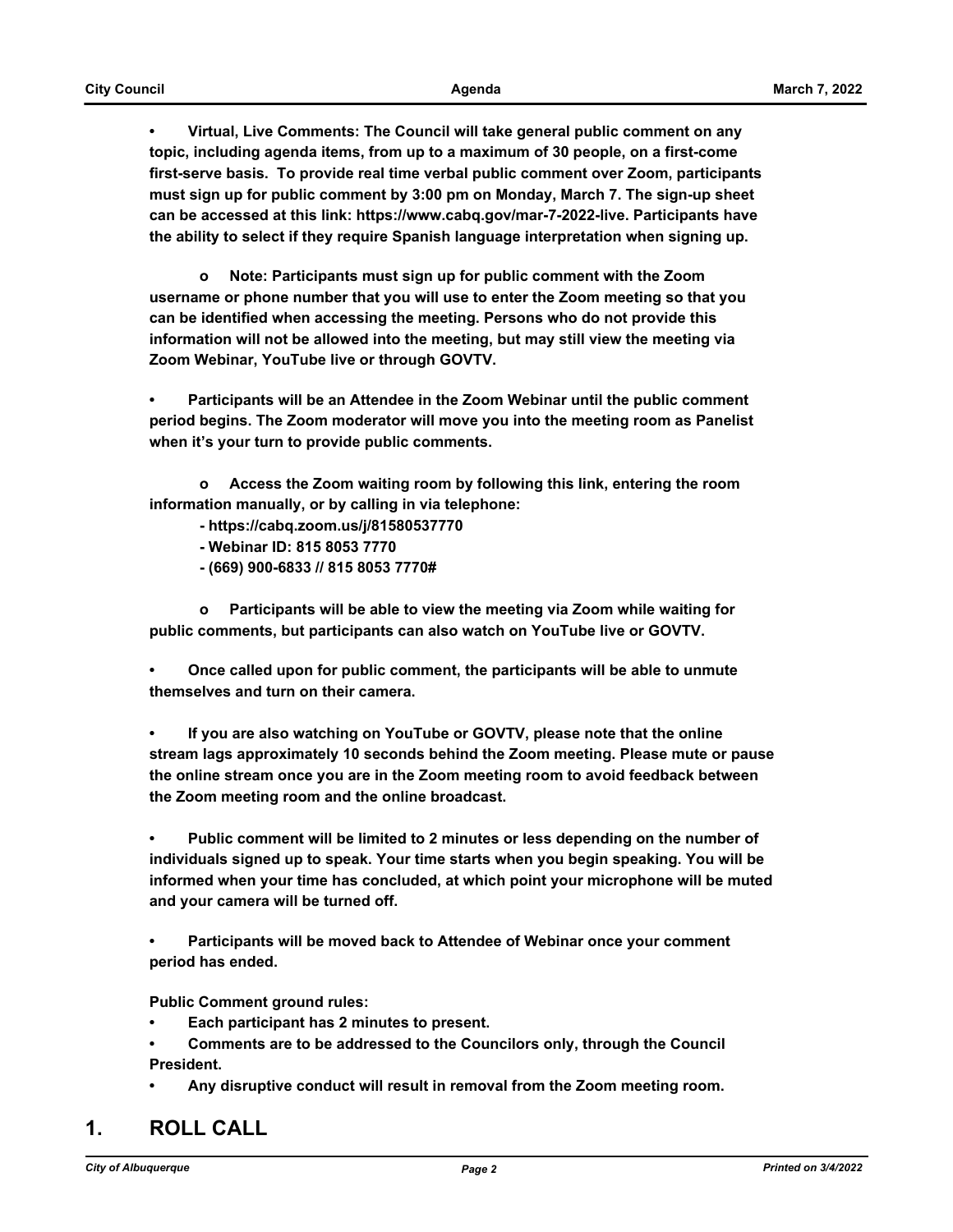## **2. MOMENT OF SILENCE**

**Pledge of Allegiance in English and Spanish and any other language as determined by the Council**

- **3. PROCLAMATIONS & PRESENTATIONS**
- **4. ECONOMIC DEVELOPMENT DISCUSSION**
- **5. ADMINISTRATION QUESTION & ANSWER PERIOD**
- **6. APPROVAL OF JOURNAL**

**February 23, 2022**

- **7. COMMUNICATIONS AND INTRODUCTIONS**
- **8. REPORTS OF COMMITTEES**

# **9. CONSENT AGENDA: {Items may be removed at the request of any Councilor}**

- **a. [EC-21-484](http://cabq.legistar.com/gateway.aspx?m=l&id=/matter.aspx?key=12742)** Approval of the First Supplemental Agreement to add funds and extend time to Outside Counsel Legal Services between Robles, Rael & Anaya and the City of Albuquerque
- **b.** [EC-21-485](http://cabq.legistar.com/gateway.aspx?m=l&id=/matter.aspx?key=12745) FY21 Budget Objective #14 Regarding Parks & Recreation Department Golf Course Study
- **c.** [EC-21-486](http://cabq.legistar.com/gateway.aspx?m=l&id=/matter.aspx?key=12746) FY 2021 and FY 2022 State Certification of Budget
- **d.** [EC-21-487](http://cabq.legistar.com/gateway.aspx?m=l&id=/matter.aspx?key=12747) Belly Freight Building Lease and Agreement between the City of Albuquerque and Southwest Airlines Co.
- **e.** [EC-22-21](http://cabq.legistar.com/gateway.aspx?m=l&id=/matter.aspx?key=12804) Mayor's appointment of Mr. Willard Hunter to the Cable, Internet and PEG Advisory Board
- **f.** [EC-22-22](http://cabq.legistar.com/gateway.aspx?m=l&id=/matter.aspx?key=12805) Mayor's appointment of Mr. Mathias A. Gibbens to the Cable, Internet and PEG Advisory Board
- **g.** [EC-22-23](http://cabq.legistar.com/gateway.aspx?m=l&id=/matter.aspx?key=12806) Mayor's re-appointment of Ms. Denise M. Foor to the Municipal Golf Advisory Board
- **h.** [EC-22-24](http://cabq.legistar.com/gateway.aspx?m=l&id=/matter.aspx?key=12807) Mayor's re-appointment of Dr. Kristina M. Chongsirirwatana to the Biological Park Board
- **i. [EC-22-25](http://cabq.legistar.com/gateway.aspx?m=l&id=/matter.aspx?key=12808)** Mayor's appointment of Mr. Patrick Frias to the Information Services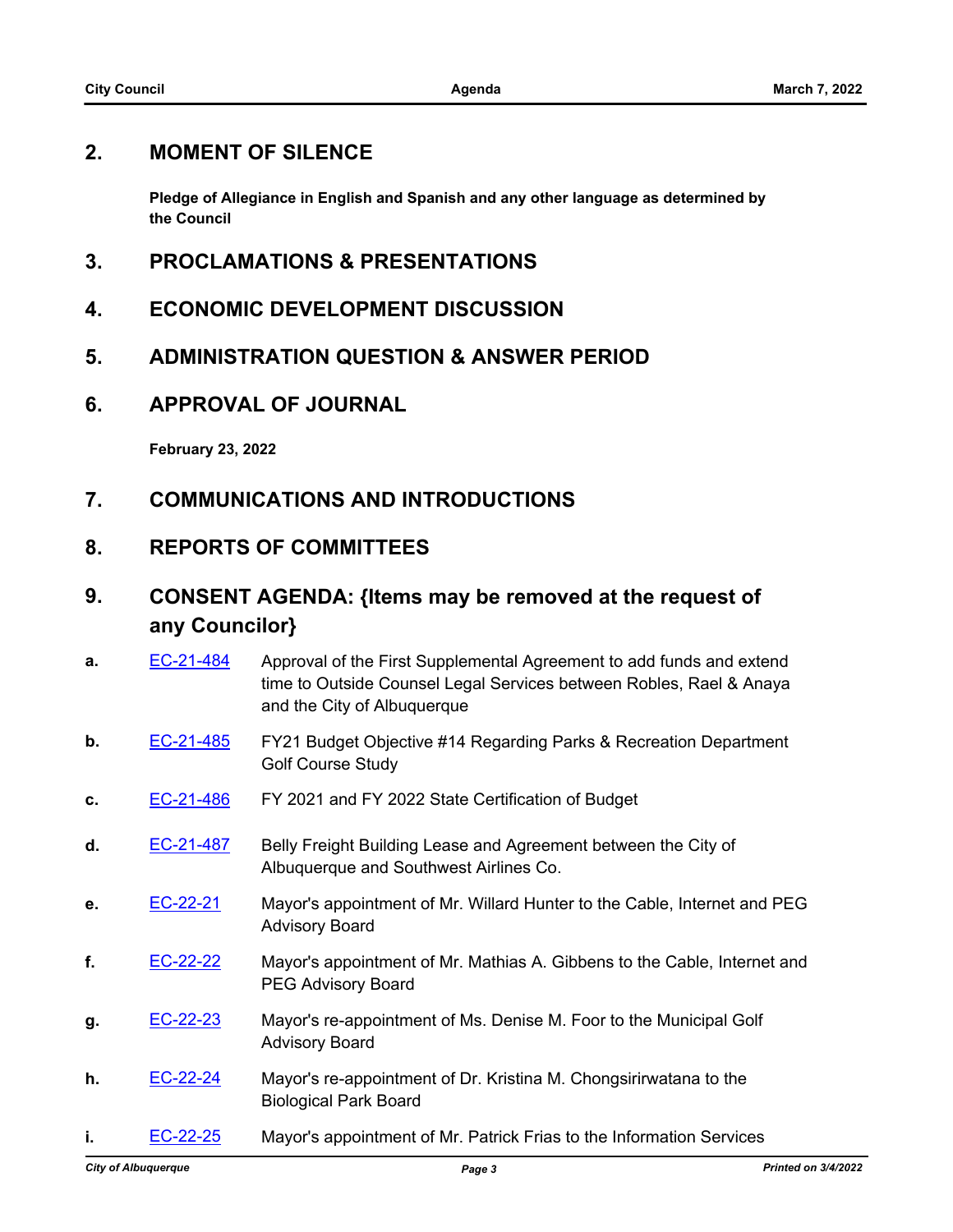#### **Committee**

- **j.** [EC-22-26](http://cabq.legistar.com/gateway.aspx?m=l&id=/matter.aspx?key=12810) Mayor's re-appointment of Mr. Timothy Thackaberry to the Information Services Committee
- **k.** [EC-22-33](http://cabq.legistar.com/gateway.aspx?m=l&id=/matter.aspx?key=12817) Mayor's appointment of Mr. Manuel J. Baca Sr. to the Americans with Disabilities Act Advisory Council
- **I.** [OC-22-2](http://cabq.legistar.com/gateway.aspx?m=l&id=/matter.aspx?key=12820) Reappointment of Ms. Patricia French to the Civilian Police Oversight Agency Board
- **m.** [R-21-190](http://cabq.legistar.com/gateway.aspx?m=l&id=/matter.aspx?key=12608) Approving An Intergovernmental Agreement Between The City Of Albuquerque, The County Of Bernalillo, And The Albuquerque Public School District Board Of Education To Reform The Albuquerque Bernalillo County Government Commission As The Local Government Coordinating Commission To Include The City Of Albuquerque, The County Of Bernalillo, And The Albuquerque Public Schools As The Voting Members (Bassan, Peña)

#### *[Withdrawn by Sponsors]*

- **n.** [R-21-232](http://cabq.legistar.com/gateway.aspx?m=l&id=/matter.aspx?key=12753) Approving And Authorizing The Filing Of Grant Applications And The Acceptance Of Potential Grant Awards For Multiple City Departments From Associated Grantor Agencies And Providing For An Appropriation To The City Of Albuquerque (Bassan, by request)
- **o.** [R-22-3](http://cabq.legistar.com/gateway.aspx?m=l&id=/matter.aspx?key=12775) Approving And Authorizing The Acceptance Of Grant Funds From The New Mexico State Library For The Basic State Grants In Aid And Providing For An Appropriation To The Department Of Arts & Culture In Fiscal Year 2022 (Peña, by request)
- **p.** [R-22-6](http://cabq.legistar.com/gateway.aspx?m=l&id=/matter.aspx?key=12783) Establishing City Policy For Evaluating Competing Cannabis Retail Location Approval Requests Within 600 Feet Of One Another (Benton, Jones)

*[Withdrawn by Sponsors]*

# **10. GENERAL PUBLIC COMMENTS**

**Please refer to the statement "Special Procedures for March 7, 2022 City Council Meeting" at the beginning of the Council Agenda.**

### **11. ANNOUNCEMENTS**

# **12. PUBLIC HEARINGS: {Appeals, SAD Protest Hearings}**

### **13. APPROVALS: {Contracts, Agreements, and Appointments}**

**a.** [OC-22-3](http://cabq.legistar.com/gateway.aspx?m=l&id=/matter.aspx?key=12821) Reappointment of Mr. Michael Wartell to the Civilian Police Oversight Agency Board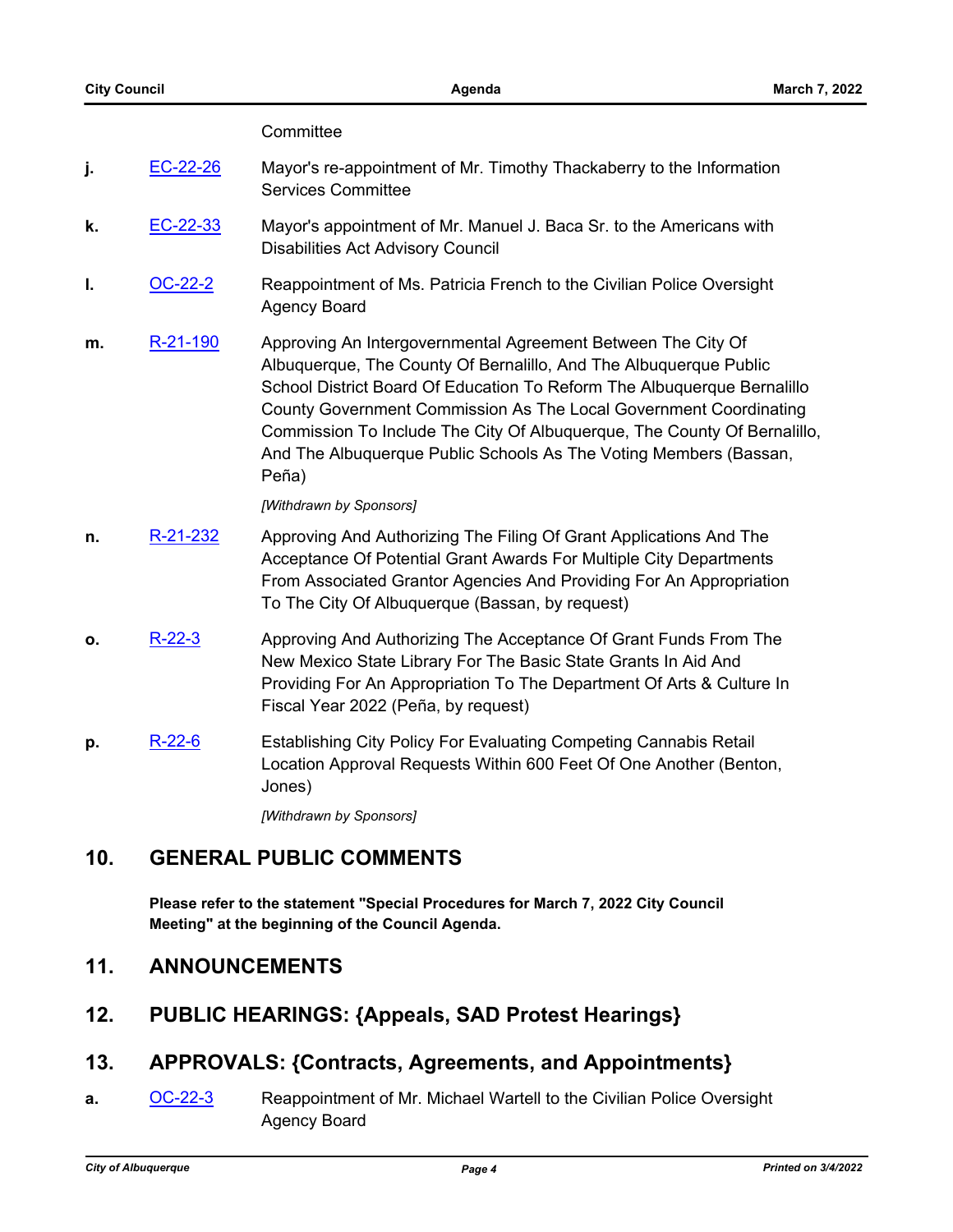| b. | EC-22-34 | <b>Communication Appointing Ethan Watson as City Clerk</b> |
|----|----------|------------------------------------------------------------|
|    |          |                                                            |

**c.** [EC-22-35](http://cabq.legistar.com/gateway.aspx?m=l&id=/matter.aspx?key=12823) Appointing Esteban A. Aguilar, Jr. to the position of City Attorney

## **14. FINAL ACTIONS**

- **a.** [R-22-7](http://cabq.legistar.com/gateway.aspx?m=l&id=/matter.aspx?key=12797) Authorizing The Giving Of Notices For Bids For The Sale Of City Of Albuquerque, New Mexico General Obligation Bonds Consisting Of \$76,395,000 General Obligation General Purpose Bonds, Series 2022A, \$4,305,000 General Obligation Storm Sewer Bonds, Series 2022B And \$25,000,000 General Obligation Refunding Bonds, Series 2022D (Davis, by request)
- **b. [O-22-11](http://cabq.legistar.com/gateway.aspx?m=l&id=/matter.aspx?key=12819)** Authorizing The Issuance And Sale Of (I) City Of Albuquerque, New Mexico General Obligation Bonds In Three Series In A Collective Par Amount Not To Exceed \$105,700,000, Consisting Of \$76,395,000 General Purpose General Obligation Bonds, Series 2022A, \$4,305,000 General Obligation Storm Sewer Bonds, Series 2022B, And \$25,000,000 Short-Term General Obligation Bonds, Taxable Series 2022C, Authorized At An Election Of The City Held On November 2, 2021 To Finance Projects Relating To Public Safety, Citizens' Centers, Parks And Recreation, Facilities And Equipment, Library, Museum And Cultural Facilities, Storm Sewers, Streets, And Metropolitan Redevelopment, And (II) City Of Albuquerque, New Mexico General Obligation Refunding Bonds, Series 2022D In A Par Amount Not To Exceed \$25,000,000 (The Series 2022A Bonds, Series 2022B Bonds, Series 2022C Bonds And Series 2022D Bonds Are Collectively Referred To As The "Series 2022 Bonds"); Providing For The Levy And Collection Of Ad Valorem Taxes For The Payment Of The Series 2022 Bonds; Approving The Delegation Of Authority To Make Certain Determinations Regarding The Sale Of The Series 2022 Bonds Pursuant To The Supplemental Public Securities Act; Providing For The Forms, Terms, Purchase, Payment, Execution And Other Provisions Of And Concerning The Series 2022 Bonds; Authorizing The Sale Of The Series 2022C Bonds To The State Of New Mexico; Prescribing Other Details In Connection With The Series 2022 Bonds And The Payment Thereof; And Ratifying Prior Action Taken In Connection Therewith (Davis, by request) **c.** [O-21-78](http://cabq.legistar.com/gateway.aspx?m=l&id=/matter.aspx?key=12679) F/S Amending Chapter 9, Article 4, Part 1 ROA 1994, The Police
	- Oversight Ordinance (Bassan, Benton, Davis)
- **d.** [O-21-81](http://cabq.legistar.com/gateway.aspx?m=l&id=/matter.aspx?key=12717) Repealing Chapter 11, Article 14, Of The Revised Ordinances Of Albuquerque (The "Marijuana Possession Ordinance") (Benton)
- **e. [O-21-82](http://cabq.legistar.com/gateway.aspx?m=l&id=/matter.aspx?key=12718)** Amending Chapter 12, Article 4, Section 10, Of The Revised Ordinances Of Albuquerque (Unlawful Advertisement, Manufacture, And Delivery Of Drug Paraphernalia) To Conform To The New Mexico Cannabis Regulation Act, NMSA 1978, Section 26-2C-1 Et Seq (Benton)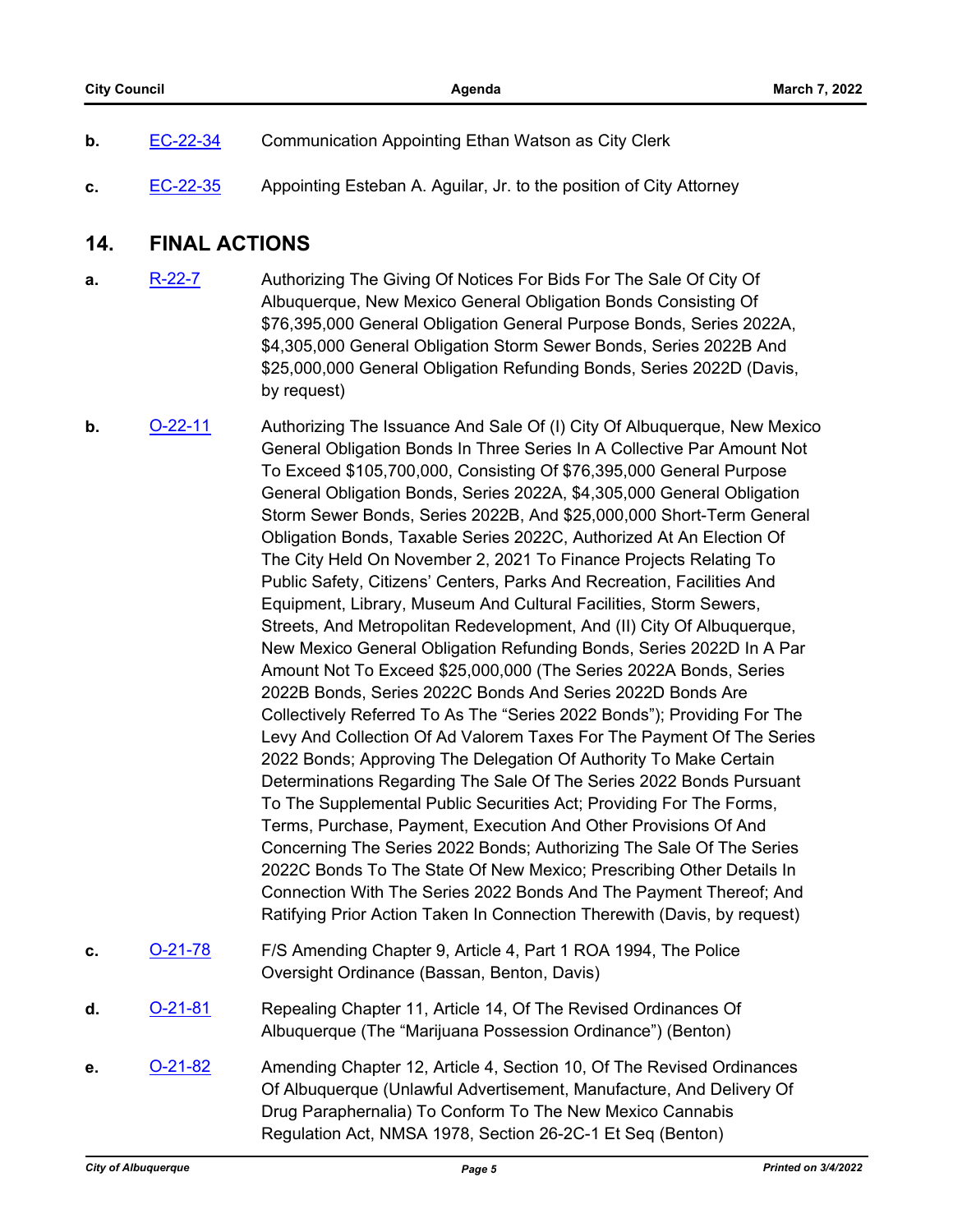| f. | $O-21-83$     | Amending Chapter 9, Article 5, Part 5 Of The Revised Ordinances Of<br>Albuquerque (The "Albuquerque Clean Indoor Air Ordinance") Regarding<br>Public Consumption Of Cannabis Following The Enactment Of The New<br>Mexico Cannabis Regulation Act, NMSA 1978, Section 26-2C-1 Et Seq<br>(Benton)                                                                                                              |
|----|---------------|---------------------------------------------------------------------------------------------------------------------------------------------------------------------------------------------------------------------------------------------------------------------------------------------------------------------------------------------------------------------------------------------------------------|
|    |               | [An amendment may be moved that adjusts the title to the following: Amending Chapter<br>9, Article 5, Part 5 Of The Revised Ordinances Of Albuquerque (The "Albuquerque Clean<br>Indoor Air Ordinance") Regarding Public Consumption Of Cannabis Following The<br>Enactment Of The New Mexico Cannabis Regulation Act, NMSA 1978, Section 26-2C-1<br>Et Seq.; Amending Restrictions In Public Outdoor Areas.] |
| g. | <u>O-22-2</u> | Updating The Civil Emergency Powers Ordinance Relating To Public<br>Health Orders (Lewis)                                                                                                                                                                                                                                                                                                                     |
| h. | $O-22-3$      | Repealing Enactment No. O-2019-008 (Council Bill No. O-19-48) Which<br>Enacted Article 17, Chapter 13, ROA 1994, "The Albuquerque Clean &<br>Green Retail Ordinance" Which Limited The Use Of Plastic Single-Use<br>Carryout Bags, Created A Clean & Green Business Program, And<br>Provided For Administrative Enforcement Regulations (Bassan)                                                              |
| i. | <u>O-22-7</u> | Adopting A Zoning Map Amendment For An Approximately 14.1 Acre Site<br>Located On The Southern Side Of Harper Road NE, Between Wyoming<br>Boulevard NE And Ventura Street NE, From MX-L To R-1C In Order To<br>Facilitate Future Development (Bassan, by request)                                                                                                                                             |
| j. | $R-22-1$      | Directing The City Administration To Evaluate Recent Attorney General<br>Guidance And Assess Reopening And Renegotiating The Court Approved<br>Settlement Agreement Between The City Of Albuquerque And The U.S.<br>Department Of Justice (Lewis)                                                                                                                                                             |
| k. | R-21-209      | Amending The Declaration Of Local Emergency Due To Novel<br>Coronavirus COVID-19 To Require Vaccination Of Certain City<br>Employees (Benton)                                                                                                                                                                                                                                                                 |
| I. | <u>R-22-2</u> | Amending The Declaration Of Local Emergency Due To Novel<br>Coronavirus COVID-19 To Ban Vaccine Requirements For City<br>Employees; Setting Policy For Future Declarations (Lewis)                                                                                                                                                                                                                            |
| m. | <u>O-22-1</u> | C/S Amending Enactment No. O-2018-001 (Council Bill No. O-18-9) To<br>Rescind One Eighth Of One Percent (.125%) Of The Overall Three Eighths<br>Of One Percent (.375%) Gross Receipts Tax Imposed Thereby (Lewis)                                                                                                                                                                                             |
|    |               | [A motion may be made to pull O-22-1 out of the Finance and Government Operations<br>Committee and place it on the March 21, 2022 Council Agenda for action.]                                                                                                                                                                                                                                                 |
| n. |               | C/S Amending Enactment No. O-2018-001 (Council Bill No. O-18-9)<br>Which Imposed A Three Eighths Of One Percent (.375%) Gross Receipts<br>Tax (Benton, Davis, Fiebelkorn)                                                                                                                                                                                                                                     |
|    |               | [A motion may be made to pull O-22-9 out of the Finance and Government Operations<br>Committee and place it on the March 21, 2022 Council Agenda for action.]                                                                                                                                                                                                                                                 |